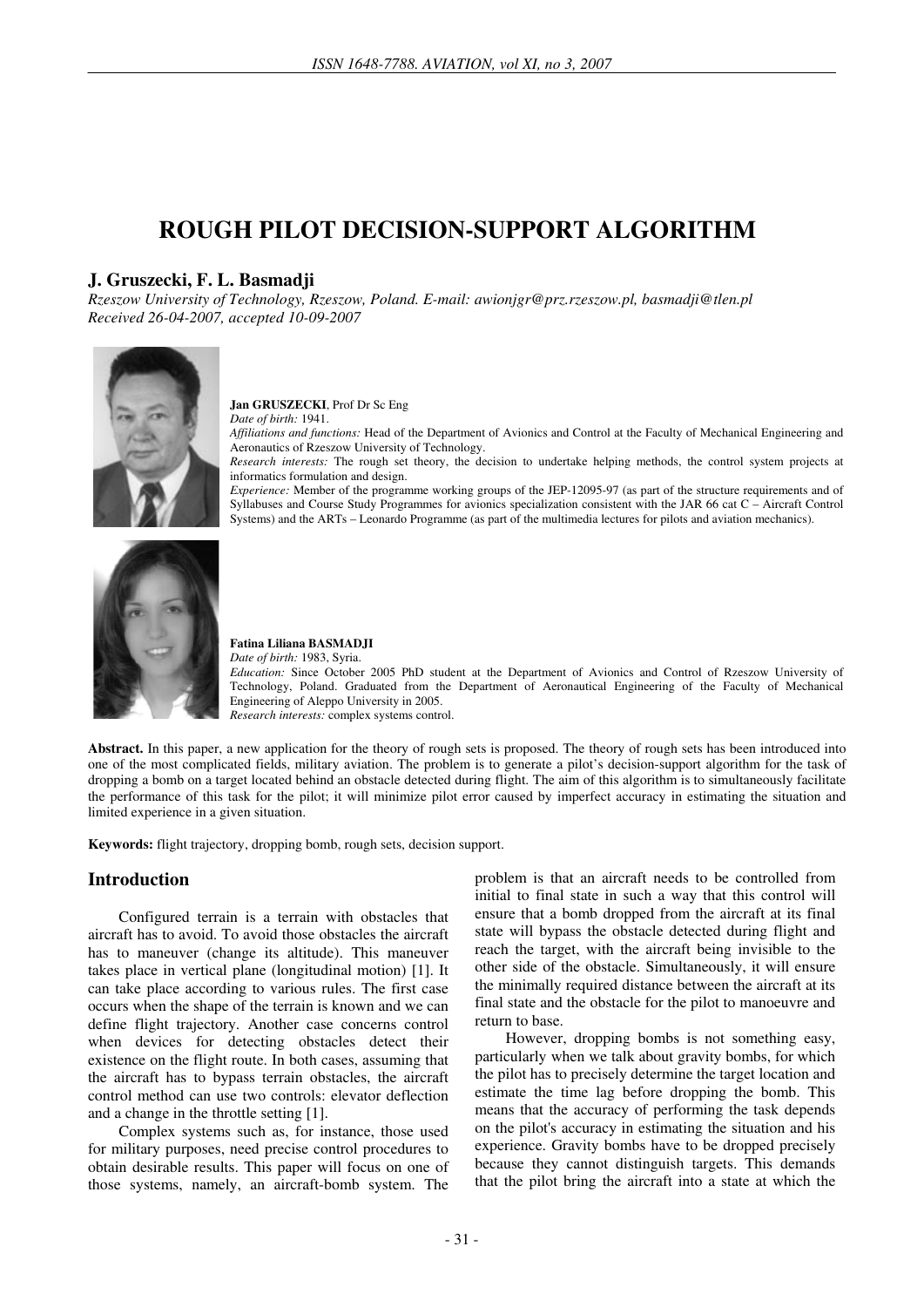aircraft (altitude, velocity, etc.) will assure successful performance of the task.

Because the simultaneous choice of all those parameters is a difficult task for the pilot, the cockpit has been equipped with different systems that support the pilot in performing various tasks.

For air to ground attacks when using gravity bombs, three bombing modes are used:

- 1. *Continuously Computed Impact Point* mode (CCIP). CCIP is a visual bombing mode in which the pilot has to see the target. In this method, the computer continuously shows on the Head-Up Display (HUD) where the bomb will hit when released at a given instant. All the pilot has to do is to get the CCIP piper that moves on the main screen of the HUD to the exact target and release the bomb.
- 2. *Continuously Computed Release Point* mode (CCRP). CCRP is a "blind" bombing mode that is used especially for bombing invisible targets because of bad weather conditions or when an operation takes place at night. CCRP works in conjunction with the air-toground radar that helps to identify the target. After the target has been identified, bomb fall line will appear on the HUD. Then all the pilot has to do is to keep the target on this line, and the computer will automatically release the bomb at the right moment.
- 3. *Dive Toss* mode (DTOS). This is another visual bombing mode that does not use radar to identify the target. The pilot must therefore keep his eye on the target and put the Target Designator (TD) box over the target on the HUD. After the TD box has been located over the target, it can be considered as identified. And as in the previous mode, the bomb fall line will appear on the HUD, the pilot has to keep the target on this line, and the computer will automatically release the bomb at the right moment.

Summing up, both CCIP and DTOS are visual bombing modes, which means that the pilot has to see the target. The task is to reach a target that is behind an obstacle that the pilot can't bypass, however. On the other hand, in the CCRP, the computer does not take into consideration the possibility of an obstacle existing between the aircraft and the target. Thus, the application possibility of all previous modes in this task has to be eliminated. This question therefore arises: How we can help the pilot perform this task successfully?

This paper proposes a method based on the rough sets theory to generate a rough decision-support algorithm that facilitates the performance of this task for the pilot and satisfies all its conditions.

## **1. Bomb-dropping problem 1.1 Illustration of the problem**

The illustration of the problem discussed is shown in figure1. The symbols in the figure have the following meanings:

 $V_0$  – velocity of aircraft at the moment of drop [m/sec];

 $S<sub>i</sub>$  – distance between initial and final states of aircraft,

i.e. distance at which bomb is carried by aircraft [m];

 $S<sub>2</sub>$  – minimally required distance between the aircraft at

its final state and the obstacle for the pilot to make manoeuvre and return back to base [m];

 $S<sub>3</sub>$  – the distance between the obstacle and target [m];

 $H<sub>0</sub>$  – initial altitude of aircraft [m];

 $H_1$ – altitude of aircraft at the moment of drop [m];

 $H_2$ – height of obstacle [m];

 $\gamma$  – bomb drop angle [rad].



**Fig 1.** Illustration of problem. The interrupted line is the trajectory of the bomb after it has been dropped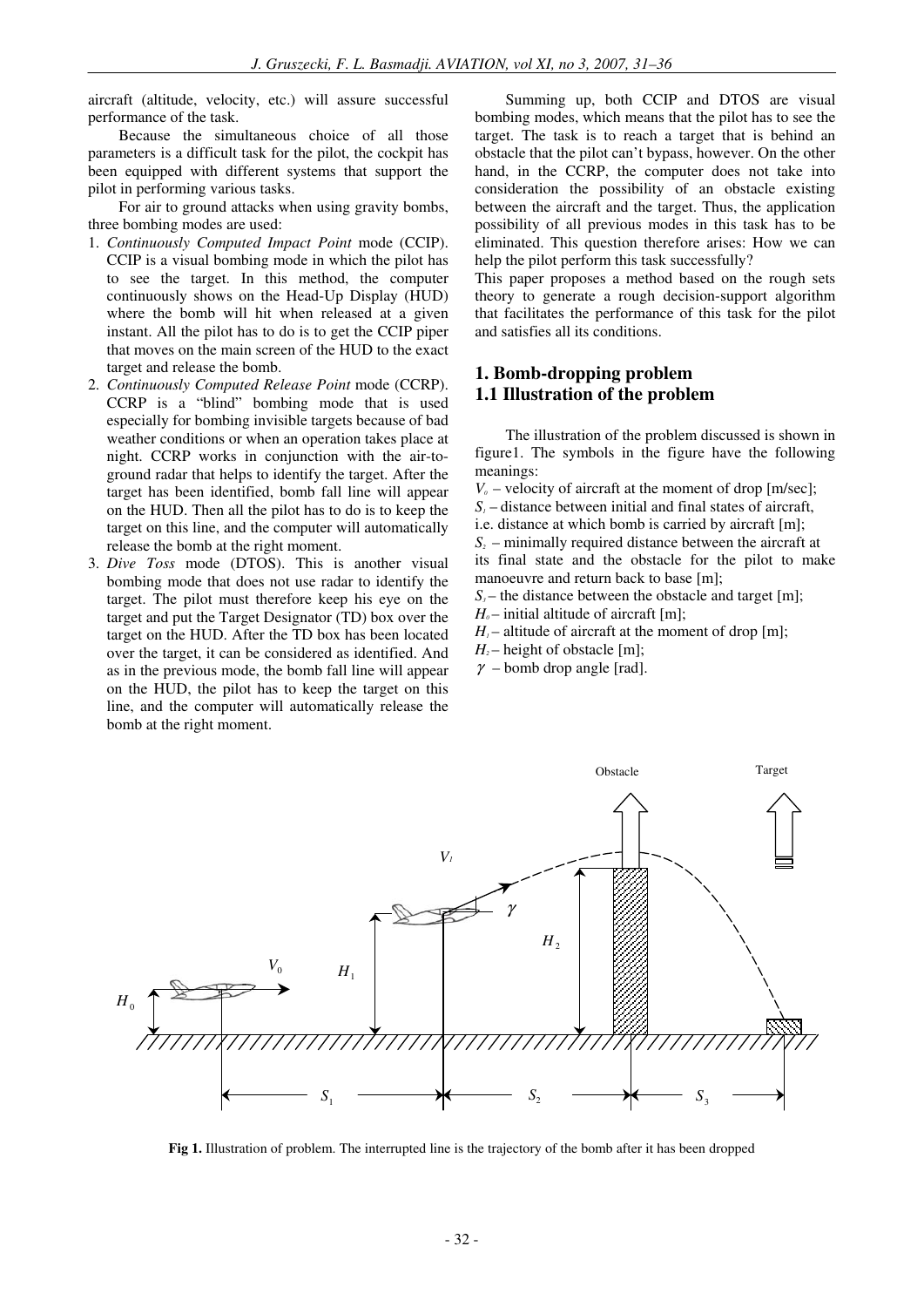#### **1.2 Aircraft dynamics**

In this paper, the Stevens and Lewis linearized longitudinal model of an F-16 has been used, which in matrix notation has the form [5]:

$$
\begin{bmatrix} \dot{V} \\ \dot{\alpha} \\ \dot{q} \\ \dot{\theta} \end{bmatrix} = \begin{bmatrix} X_v & X_a & X_q & -g \\ Z_v & Z_a & Z_q & 0 \\ M_v & M_a & M_q & 0 \\ 0 & 0 & 1 & 0 \end{bmatrix} \begin{bmatrix} V \\ \alpha \\ q \\ \theta \end{bmatrix} + \begin{bmatrix} X_{\delta e} & X_{\delta h} \\ Z_{\delta e} & Z_{\delta h} \\ M_{\delta e} & M_{\delta h} \\ 0 & 0 \end{bmatrix} \cdot \begin{bmatrix} \delta_e \\ \delta_h \end{bmatrix}, \quad (1)
$$

where  $V$  – aircraft velocity [m/sec];

 $\alpha$  – angle of attack [rad];

*q* – pitch rate [rad/sec];

 $\theta$  – pitch angle [rad];

are the state variables, while:

 $\delta_e$  – elevator deflection [rad];

 $\delta_{th}$  – throttle setting [0.0 – 1.0], are the controls;

 $X_i$ ,  $Z_i$ ,  $M_i$  – aerodynamic derivatives;

 $g$  – gravity acceleration [m/sec^2].

An aircraft elevation problem is met in the vertical plane (XOZ). To determine the flight trajectory of the aircraft, Newton's second law of motion has been used:

$$
F_x = ma_x \tag{2}
$$

$$
F_z = ma_z \tag{3}
$$

where  $m -$  aircraft mass [kg];

 $a_x$ ,  $a_z$  – horizontal and vertical acceleration, respectively [m/sec^2];

 $F_x$  – the sum of the forces acting on the aircraft in X direction [N].

$$
F_x = -L \sin \gamma - D \cos \gamma + T \cos(\theta + \theta_z), \tag{4}
$$

where  $F_z$  – the sum of the forces acting on the aircraft in Z direction [N].

$$
F_z = -L\cos\gamma + D\sin\gamma - T\sin(\theta + \theta_z) + W \,, \tag{5}
$$

where:  $\theta_z$  – engine angle of incidence [rad];

 $\gamma$  – weight, lift, drag and thrust forces, respectively.

The values of these forces depend on the aerodynamic coefficients, where  $(C_{\nu}, C_{\nu}, C_{\nu}, C_{\nu})$  are the weight, lift, drag and thrust forces coefficients. These coefficients can be calculated using the Zukowski method. This method states that while the aircraft is in flight the three forces acting on it are the resultant of aerodynamic forces (lift and drag), weight force, and thrust force. The vectors of these forces form a closed triangle [2].

For this purpose, we use the aircraft's polar curve on which we can determine the triangles of the coefficient vectors of the forces that have been mentioned previously for different angles of attack and different flight path angles. The values of these angles are the sum of their initial values and their change in time, that we obtained from the mathematical model (1) after applying the controls  $\delta_{\rm e}$  and  $\delta_{\rm th}$ .

However, mathematical model (1) had been linearized about a given flight condition but, as is known, aerodynamic derivatives that are included in mathematical model (1) are proportional to the square of velocity and inversely proportional to the altitude.

In this paper, this fact has been taken into consideration when determining aircraft flight trajectory for different velocities and different altitudes.

After the calculation of the values of those coefficients and the forces at each step in time, they have been introduced into equations (2) and (3). By integrating those equations twice, we get aircraft coordinates at each step in time, and hence we get the flight trajectory of the aircraft.

For simplicity, some assumptions are made:

- time of flight will not be long enough for the weight to change;
- thrust is nearly aligned with the velocity vector, hence  $\theta_z \approx 0$  [6].

## **1.3 Bomb kinematics**

Bomb equations of motion have been derived using the general principles of kinematics for bodies in free fall. In the projectile motion of a body in free fall, the only force acting on it is gravity.

For simplicity, some assumptions are made:

- we neglect air resistance. Hence,  $a_x = 0$ ;
- we neglect any effect due to the rotation of the earth,
- we assume that the bomb will not rise high enough for the acceleration of gravity to change.

After the bomb is released, its motion can be described by the following equations. Bomb coordinates at time (t) are:

$$
x = x_1 + V_1 \cdot \cos \gamma \cdot t \tag{6}
$$

$$
z = H_1 + V_1 \cdot \sin \gamma t - \frac{1}{2} g t^2, \tag{7}
$$

where:  $a_x$ ,  $a_z$  – horizontal and vertical accelerations respectively [m/sec^2];

*V*1 – bomb velocity at time of drop [m/sec];

 $x_1, H_1$  – bomb coordinates at time of drop [m];

 $\gamma$  – bomb drop angle [rad].

#### **1.4 Illustration of exemplary flight trajectory**

An illustration of the flight trajectory of the problem discussed is showed in figure 2.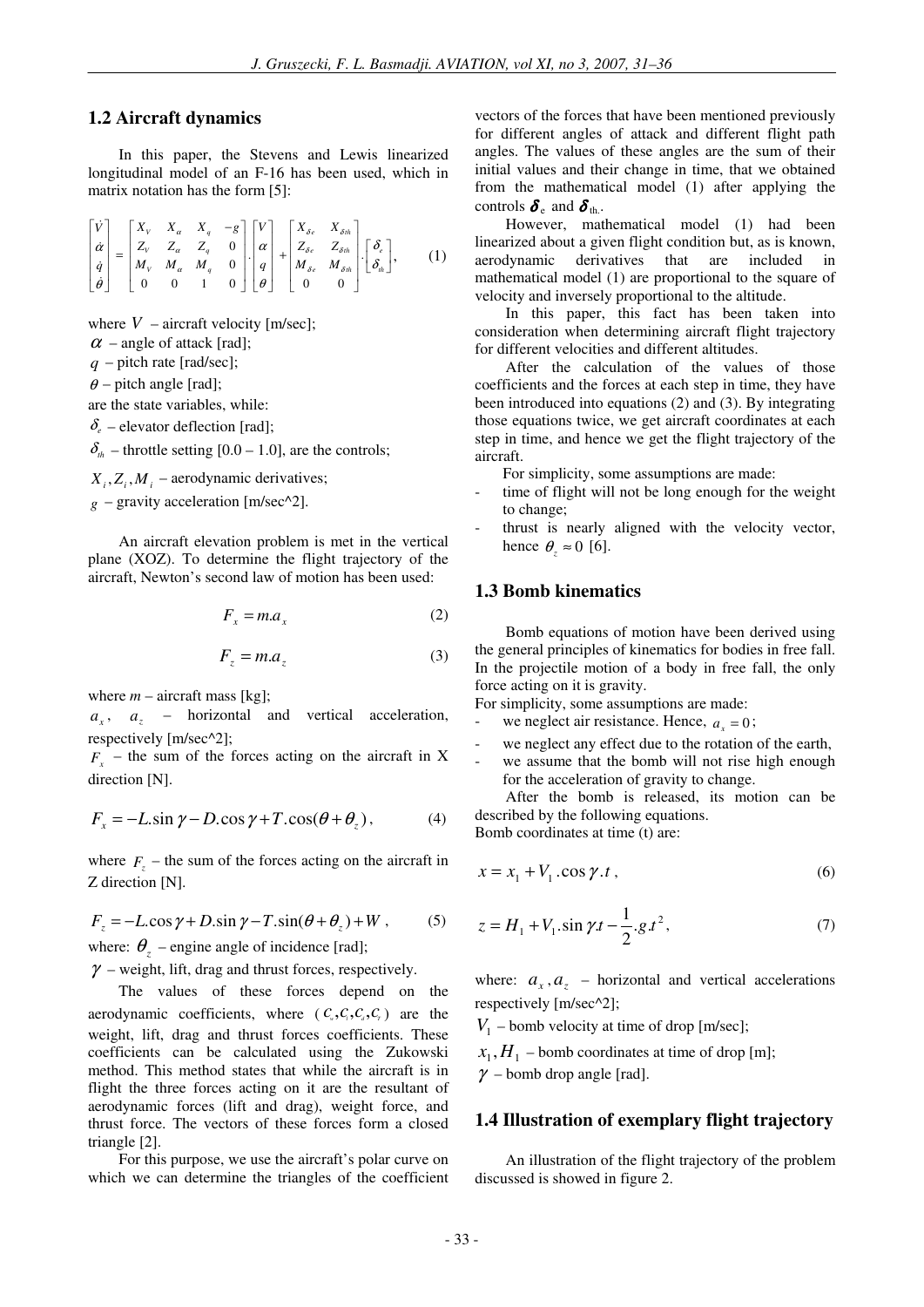The continuous line is the flight trajectory of the aircraft and bomb together, while the interrupted line is the trajectory of the bomb after it has been dropped from the aircraft. Both horizontal and vertical axes are given in meters.

Particular points are:

(Xs, Zs) – coordinates of the place at which the pilot coordinates of the place at which the bomb is dropped; (Xo, Zo) – coordinates of the highest point of the

obstacle;

(Xt, Zt) – target coordinates.

# **2. Application of theory of rough sets to problem**

## **2.1 Basic concepts of theory of rough sets**

In the theory of rough sets, an information system is defined as an ordered 4-tuple [4]:

$$
S = \langle U, A, V, f \rangle \tag{8}
$$

where  $U$  – a nonempty set called the universe;

*A* – a finite set of attributes;

*V* – a set of attributive values,  $V = \bigcup_{a \in A} V_a$ ;

 $f$  – an information function;

 $f: U \times A \rightarrow V, f(u, a) \in V_a, \forall a \in A \quad \forall u \in U$ .

Taking a decision on the basis of the universe can be done after modifying the information system *S* [3]. This modification requires the introduction of a new set of attributes called decision attributes.

Thus, we get a so-called decision system that can be defined as an ordered 5-tuple:

$$
DS = \langle U, A, D, V, f \rangle \tag{9}
$$

where  $A$  – a finite set of condition attributes;

 $D$  – a finite set of decision attributes;

*V* − a set of attributive values,  $V = \bigcup_{i \in A \cup D} V_i$ ;

*f* – an information function;

 $f: U \times (A \cup D) \to V, f(u,i) \in V_i, \forall i \in A \cup D \quad \forall u \in U$ .

#### **2.2 Decision System of the Problem**

For the problem being discussed, the condition attributes are aircraft initial velocity *V*<sup>0</sup> , aircraft initial altitude  $H_0$ , the distance between aircraft initial and final states  $S_1$ , and the obstacle height  $H_2$ , while the decision attribute is elevator deflection angle  $\delta_e$ . Although it is more accurate to classify throttle setting  $\delta_{th}$  as a decision attribute, it has been classified as another condition attribute for simplicity.

The attributes can take different values. Unifying the notation of attributes values can be done by giving them interval numbers of the domain that is divided into either equal or unequal parts [3]. The chosen intervals for the problem being discussed are given in table 1.

On the basis of aircraft dynamics and bomb kinematics for different attributes values, the decision system of the problem has been generated. Its universe consists of 100 arbitrary cases that present the elements of this universe. This has been done on the assumption that the target is about 6 km from the obstacle. A part of this decision system is given in table 2.



**Fig 2.** Illustration of exemplary flight trajectory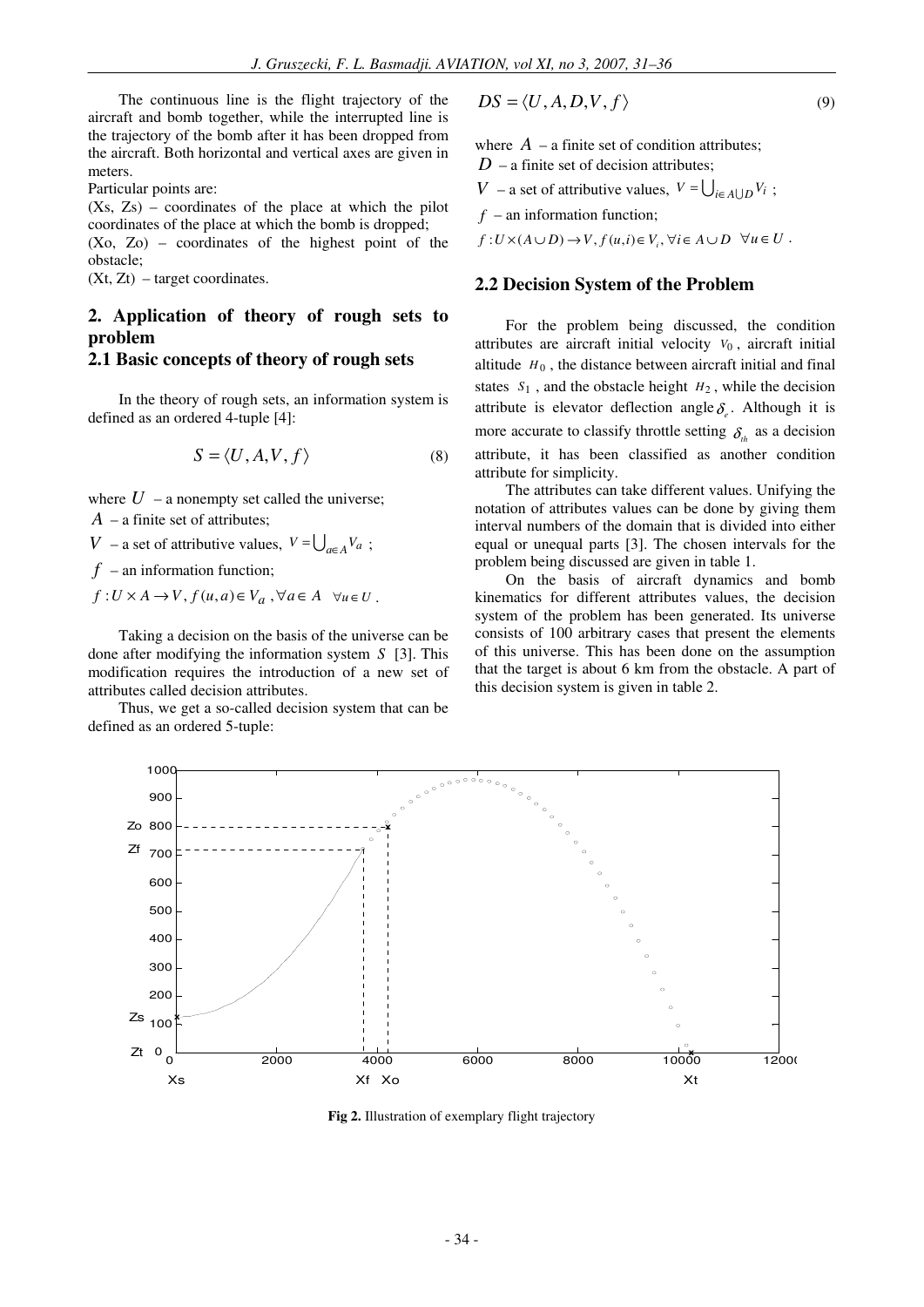| Interval<br>number | $V_0$ [m/sec]  | $H_0$ [m]      | $S1$ [m]         | $H_2$ [m] | $\delta_{th}$ [0-1] | [deg         |
|--------------------|----------------|----------------|------------------|-----------|---------------------|--------------|
|                    | $280 \div 290$ | $100 \div 150$ | $2000 \div 2500$ | 800       | $0.10 \div 0.15$    | $-2 \div -3$ |
| $\mathcal{L}$      | $290 \div 300$ | $150 \div 200$ | $2500 \div 3000$ | 900       | $0.15 \div 0.19$    | $-3 \div -4$ |
|                    | $300 \div 310$ | $200 \div 250$ | $3000 \div 3500$ | 1000      | $0.19 \div 0.22$    | $-4 \div -5$ |
|                    | $310 \div 320$ | $250 \div 300$ | $3500 \div 4000$ | 1100      |                     | $-5 \div -6$ |
|                    |                |                |                  | 1200      |                     | $-6 \div -7$ |
|                    |                |                |                  | 1300      |                     | $-7 \div -8$ |

**Table 1.** The Chosen intervals

| Element<br>number        | 0              | $H_{_0}$       | $\mathbf C$    | $H\rm_{2}$     | $\boldsymbol{o}_{_{th}}$    | $\epsilon$     |
|--------------------------|----------------|----------------|----------------|----------------|-----------------------------|----------------|
|                          |                |                |                | 3              | $\mathcal{D}$               | $\mathcal{D}$  |
| $\overline{c}$           |                |                | 3              | 5              |                             | ↑              |
| 3                        | 3              | $\mathfrak{D}$ |                |                |                             |                |
|                          | $\mathfrak{D}$ |                |                |                | $\overline{c}$              |                |
| $\overline{\phantom{0}}$ |                | $\mathcal{D}$  | $\mathcal{D}$  | $\mathfrak{D}$ | $\mathcal{D}_{\mathcal{L}}$ | $\mathbf 3$    |
| 6                        | 3              | 3              | $\mathfrak{D}$ | 6              |                             |                |
|                          |                |                | 3              | 3              |                             |                |
| 8                        | 3              | 3              | 3              | 3              | $\overline{2}$              | $\mathfrak{D}$ |
| 9                        | 2              | 3              | $\mathcal{L}$  | 6              |                             |                |
| 10                       |                |                | $\mathcal{D}$  | 5              | 2                           |                |

Table 2. Part of the decision system

## **2.3 Reduction in attributes**

Let  $DS = \langle U, A, D, V, f \rangle$  be the decision system of the problem, where  $A = \{V_0, H_0, S_1, H_2, \delta_h\}$  is the set of condition attributes, and  $D = \{\delta_\ell\}$  is the set of decision attributes.

The aim of this part of the paper is to find the reduction *B* of the set *A* relative to the decision  $d = \delta_e$ , where  $(B \subseteq A)$ . After analysing the dependency of condition attributes, one attribute, throttle setting  $\delta_{th}$ , can be removed, without losing more than 1 % of system quality for the universe generated [3]. Hence,  $B = \{V_0, H_0, S_1, H_2\}$  is the redact of the set *A*.

## **2.4 Decision rules**

The main advantage of the redacts is minimizing the number of decision rules. After the reduction has been found, decision rules can be easily constructed.

These rules can be either exact or approximate depending on whether the decision system is consistent.

In this work, 85 % of the decision rules were exact, and 15 % of them were approximate.

For the problem being discussed, on the basis of the exact decision rules obtained, a rough pilot decision-support algorithm has been generated, part of which is shown as a decision tree in figure 3, in which *de* is the pilot's decision of how much he has to deflect the elevator in a given situation to perform this task successfully.



**Fig 3.** Pilot decision-support algorithm